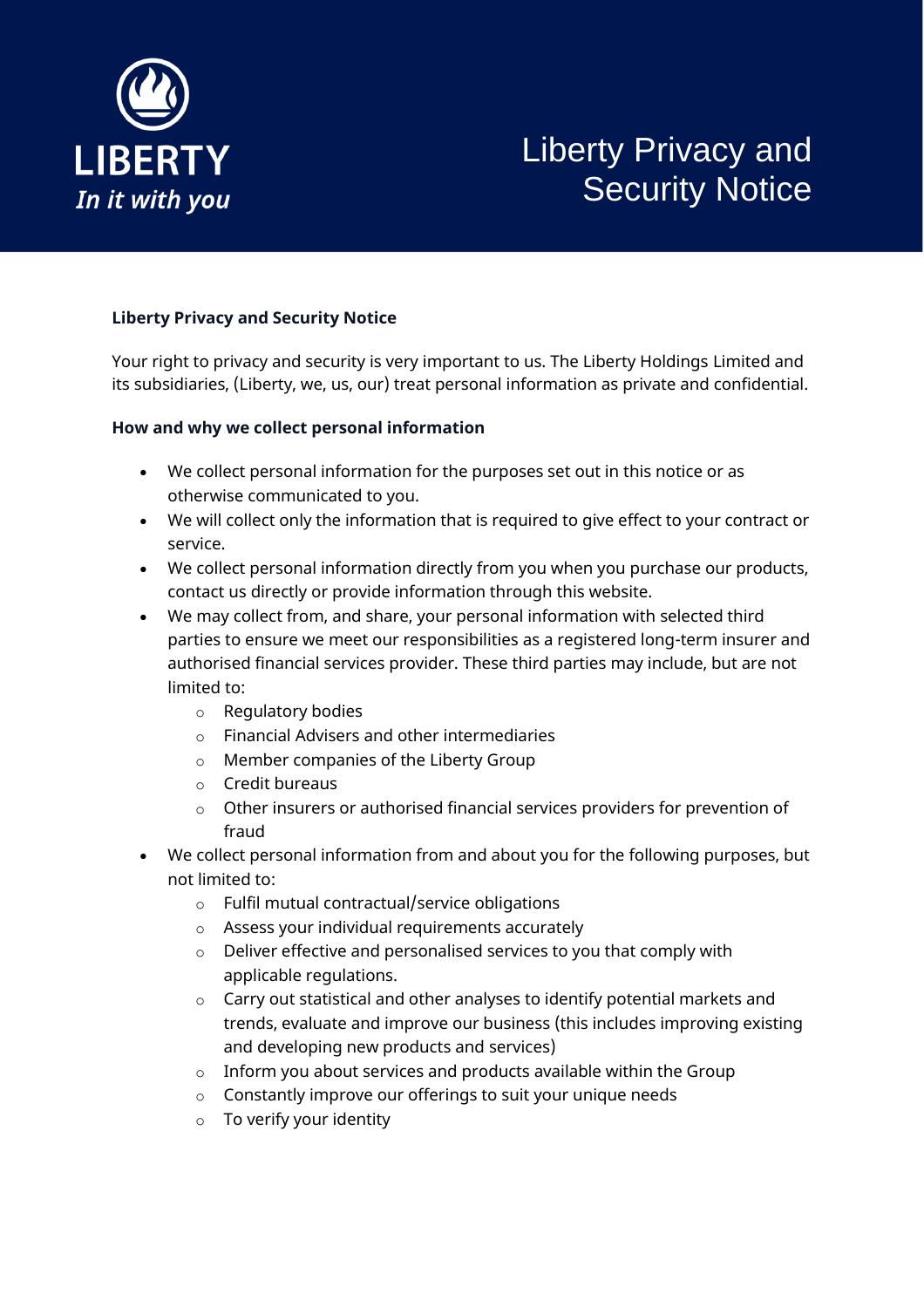- o Conduct credit checks
- o Regulatory reporting
- o Comply with relevant regulatory requirements, including monitoring and analysing your account for credit, fraud, compliance and other risk-related purposes as required by law.
- o As otherwise allowed by law

Without your personal information, we may not be able to provide or continue to provide you with the products or services that you need.

# **Transfer across borders**

Liberty Group operates in several countries and, as such, personal information may be shared with group companies in other countries and processed in those countries under the privacy rules that bind the group.

Sometimes we will process your personal information in other countries, either to carry out your instructions or for ordinary business purposes. These countries may not have the same level of protection. We will only process your personal information based on a lawful basis as stipulated by Privacy Laws. If necessary, we will contractually oblige the party to whom we transfer your personal information to uphold our privacy principles, associated policies and practices.

# **Storage**

We store personal information as required by law.

Your records will be deleted after the legal retention period has expired. However, it is possible that we may keep it for longer for legitimate business purposes or for the purpose of analytics. When this happens, all appropriate security controls will be in place to ensure security, integrity and confidentially.

## **Our use of technology to follow your use of our website**

## **Cookies**

We collect and examine information about visits to this website. We use this information to find out which areas of the website people visit most. This helps us to add more value to our services. This information is gathered in such a way that we do not get personal information about any individual or their online behaviour on other websites. We may use any of the cookie types shown below.

We use cookie technology on some parts of our website. Cookies are small pieces of text that are saved on your Internet browser when you use our website. The cookie is sent back to our computer each time you visit our website. Cookies make it easier for us to give you a better experience online. You can stop your browser from accepting cookies, but if you do,

some parts of our website or online services may not work. We recommend that you allow cookies.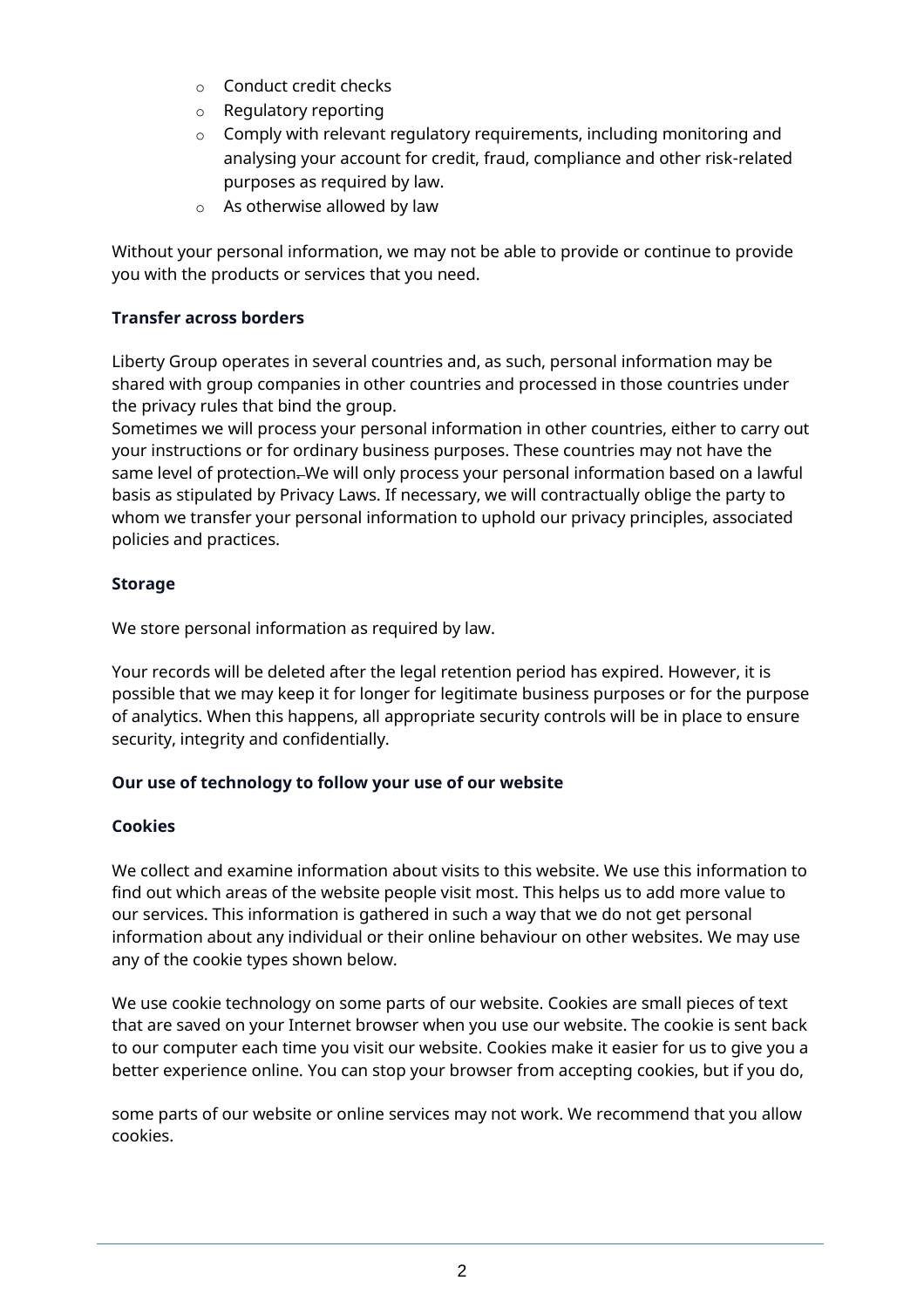## **Types of cookies**

### **Session cookies**

Session cookies, also known as 'temporary cookies', help websites recognise users and the information provided when they navigate through a website. Session cookies only retain information about a user's activities for as long as they are on the website. Once the web browser is closed, the cookies are deleted. These are commonly used on shopping websites or e-commerce websites.

#### **Permanent cookies**

Permanent cookies, also known as 'persistent cookies', remain in operation even after the web browser has closed. For example, they can remember login details and passwords, so web users don't need to re-enter them every time they use a site.

#### **First-party cookies**

First-party cookies are installed directly by the website (i.e. domain) the user is visiting (i.e. the URL shown in the browser's address bar). These cookies enable website owners to collect analytics data, remember language settings, and perform other useful functions that provide a good user experience.

#### **Third-party cookies**

Third-party cookies are installed by third parties with the aim of collecting certain information from web users to carry out research into, for example, behaviour, demographics or spending habits. They are commonly used by advertisers who want to ensure that products and services are marketed towards the right target audience.

#### **Flash cookies**

Flash cookies, also known as 'super cookies', are independent of the web browser. They are designed to be permanently stored on a user's computer. These types of cookies remain on a user's device even after all cookies have been deleted from their web browser.

## **Marketing by post, email or text messages**

If you give us permission, we may use your personal or other information to tell you about products, services and special offers from us or other companies that may interest you. We will do this by post, email or text message (SMS). If you later decide that you do not want us to do this, please contact us and we will stop doing so. This may be done by emailing us at info@liberty.co.ls or call us at +266 2221 2719

## **Third parties**

We ask other organisations to provide support services to us. When we do this, they must agree to our privacy policies if they need access to any personal information to carry out their services.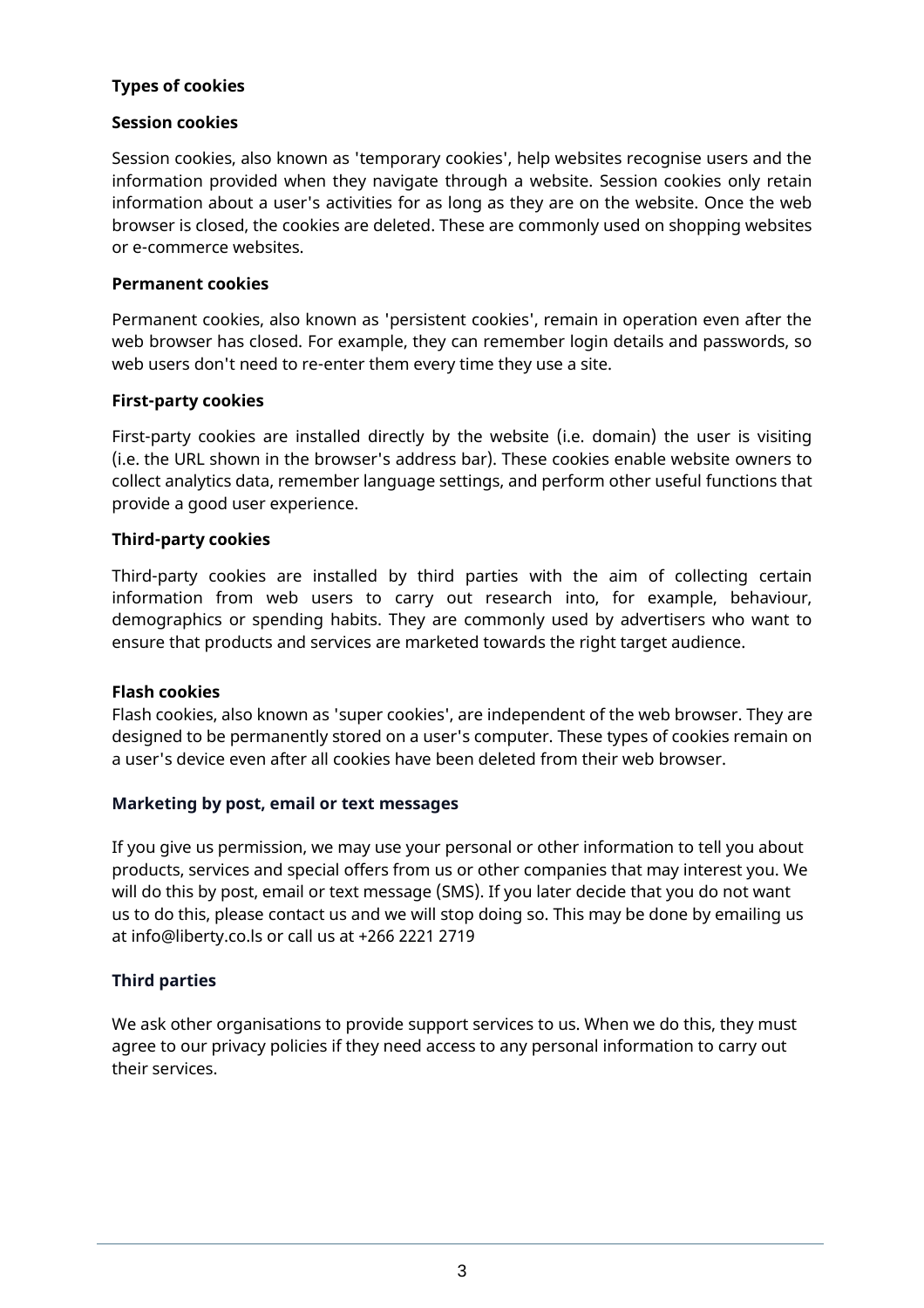Our website may contain links to or from other websites. We try to link only to websites that also have high standards and respect for privacy, but we are not responsible for their security and privacy practices or their content. We recommend that you always read the privacy and security notices on these websites.

## **When we may reveal personal information without consent**

We will not disclose your personal information to anyone outside Liberty or certain of our service providers without your permission, except when:

- we are obliged do so by law or in terms of a court order
- it is in the general welfare of the public
- we need to do so to protect our rights
- there is a legitimate purpose for the sharing.
- Other members of Liberty Group, connected companies, subsidiary companies, associates, cessionaries, partners, contractors, authorised agents, Joint Venture partners.
- Group employees, as required by their employment conditions
- Parties that you have authorised to obtain on your behalf
- Attorneys, tracing agents, and other persons that assist with the enforcement of contractual agreements.
- Courts of law or tribunals that require personal information to adjudicate referrals, actions or applications.
- Law enforcement and fraud prevention agencies
- Trustees, executors or curators appointed by a court of law.

# **When will we use customers' personal information to make automated decisions about them?**

Where the law allows, Automated decisions make use of your personal information to reach a decision without humans involved. This decision may influence you and you have the right to query such decision and Liberty is obliged to provide the reason(s) for the decisions as far as reasonably possible.

## **Our security practices**

- We are committed and obliged to implement all reasonable controls to safeguard access to your personal information.
- Where third parties are required to process your personal information in relation to the purposes set out in this notice and for other legal requirements, we ensure that they are contractually bound to apply the appropriate security practices.
- All use of our website and transactions processed through it are protected by encryption (secret codes) in line with international standards.
- We may share with, or receive, personal information from parties as set out above, where these parties reside outside Lesotho.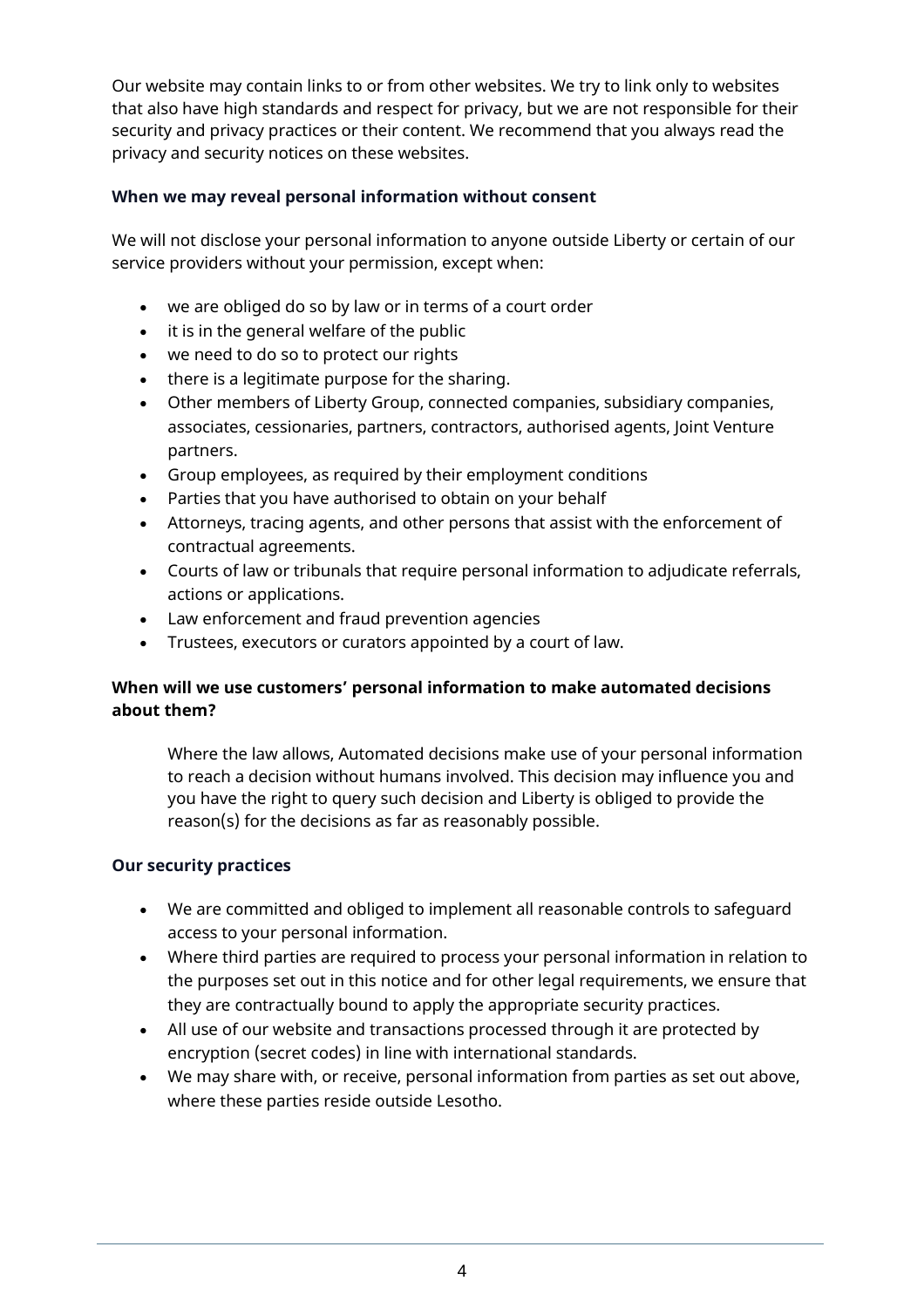# **Your right to access information (Data Subject Rights)**

You have the right to:

- request access to the personal information we process about you.
- object to the processing of your personal information
- request the deletion of your records
- lodge a complaint regarding the processing of your personal information.

If you have any questions regarding this, please let us know on info@liberty.co.ls.

## **Privacy and security statements that apply to specific online services**

Different online services or businesses of Liberty may have their own privacy and security policies because the service or product they offer may need different or extra policies. These specific policies will apply to your use of the service where they are different from our general policies.

## **Personal use of emails and notice about checking on emails**

Our communication and information systems are for business use. However, we realise that our employees occasionally use our systems for personal use. Personal use includes sending or receiving personal emails within or outside Liberty. Whilst our employees are bound by strict usage policies and security safeguards, we do not accept responsibility for the contents of personal emails sent by our employees using our systems. Please note that we may intercept, check on and delete any communications created, stored, sent, or received using our systems, according to any law that applies.

## **Right to change this privacy and security notice**

We may, from time to time, amend this privacy and security notice in keeping with amended legislation or business practices. We will effect all changes on our website. The latest published version of our privacy and security notice will replace all earlier versions of it, unless otherwise stated.

Email us on [info@liberty.co.ls](mailto:info@liberty.co.ls) if you have any questions about this privacy and security notice.

## **Contact person**

All requests for information must be directed to the following address:

Data Privacy Officer Liberty Life Lesotho P.O. Box 115 Maseru 100 Tel: +266 2221 2719 info@liberty.co.ls